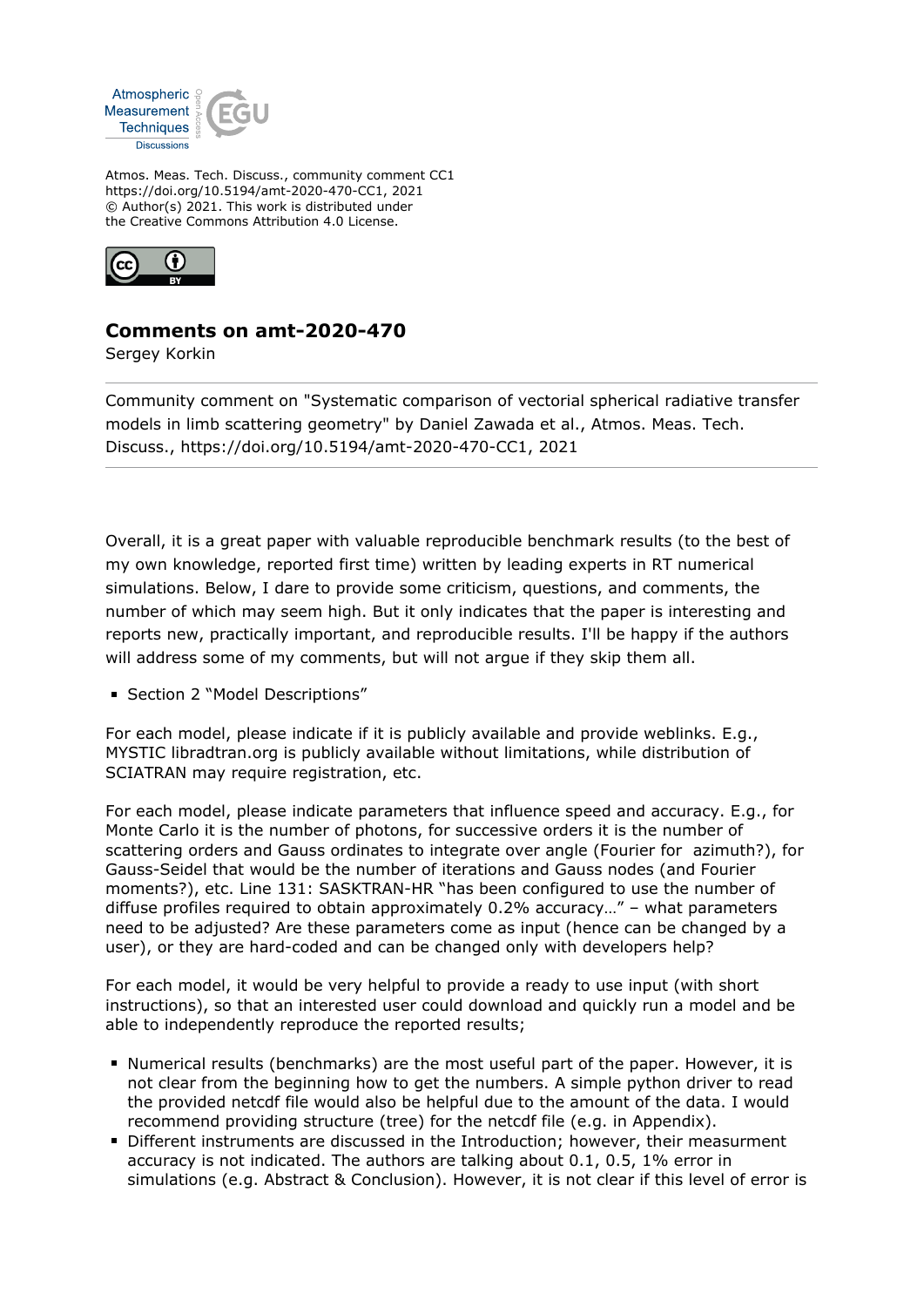too good or just right or insufficient. Since ratios of intensities are often used, one should keep in minds that sufficient level in simulated intensity may or may not be sufficient for the ratio.

- Fig.2: definition of angles is unclear. Specifically, is the zero relative azimuth correspond to forward or backward scattering? Same for the zenith angle 'theta' (bidirectional arrows are confusing). It would be helpful to show observation of another tangent point (I believe the observer will change location, so that local normal at the tangent point would not move);
- Across the text: does the multiple scattering include the first one? Or multiple literally means second and higher?
- Line 230: 11 wavelengths. Why all 11 are needed? It would make since to test the codes for the shortest band, longest band, and something in between (like, Lambertian surface is defined for black, gray and white cases – only three). If an RT code works for 3 mentioned bands, why it would not work for the rest? Does any of the mentioned 11 bands have some interesting features (e.g., peculiarities in O3-profile), not presenting in other bands? Leaving only 3 necessary bands would make it easier to represent the results while pursuing "the purpose of brevity" (line 286).
- Section 2.2.5. is important but very confusing… First, in the parenting Section 2.2, two approaches are discussed: forward and backward. What about local estimation - is it similar to backward (excatly the same... completely different...)? Further, MYSTIC "used the backward MC method" (line 171). However, in lines 210-214, only Siro and SASKTRAN-MC are mentioned as based on backwards technique, while MYSTIC is mentioned one paragraph above (different technique?) Condition "not if scattering actually occurs" (line 211) is unclear. Neither is "a desired noise floor" (line 213) term – does that mean level of MC noise? Finally, description of the SMART-G feature (line 215) seems too brief to understand – please either elaborate or reformulate or maybe refer to the SMART-G section. Overall, differences between MC techniques deserves a separate paper, and it is great the authors decided to summaries them in one paragraph. But such a paragraph should be written with extreme care.
- A whole paragraph around line 255, where polarization discussed: what is the frame of reference that defines the Q & U components?
- For aerosol scenario, it would be helpful to plot the phase matrix vs scattering angle and tabulate expansion moments for deterministic RT codes.
- Section 4.3: how percentile deviation for DoLP is defined? At neutral points, DoLP -> 0 and delta DoLP would be Inf. "LPO" – orientation wrt what reference plane?
- Table 4: Timing does the scaled runtime account for different number of CPU cores in addition to difference in CPU themselves? E.g., if one runs SASKTRAN on 6 cores (instead of 12 as indicated), will the result be 2 x 1909  $\sim$  = 4000?

\*\*\*\*\*\*\*\*\*\*\*\*\*\*\*\*\*\*\*\*\*\*\*\*\*\*\*\*\*\*\*\*\*\*\*\*\*\*\*\*\*\*\*\*\*\*\*\*\*\*\*\*\*\*\*\*\*\*\*\*\*\*\*\*\*\*\*\*\*

## Minor Comments:

Title: I've never met the word "scalarial" and would suggest to use "vector" instead of "vectorial". The word "vector" is actually used in the text "vector test cases" (line 7), "vector modes" (line 11), and other places in the paper including list of references; See also line 102 for "… vectorial radiance…".

In the Abstract, "fully spherical" sounds confusing and should be either explained or reduced to "spherical", while the word "fully" should be introduced and explained later.

Line  $131: "0.2%$  accuracy" – I believe, you are targeting  $0.2\%$  \*error\*...

Fig.1: "SSA" could be confused with single scattering albedo. Maybe SCA (scattering